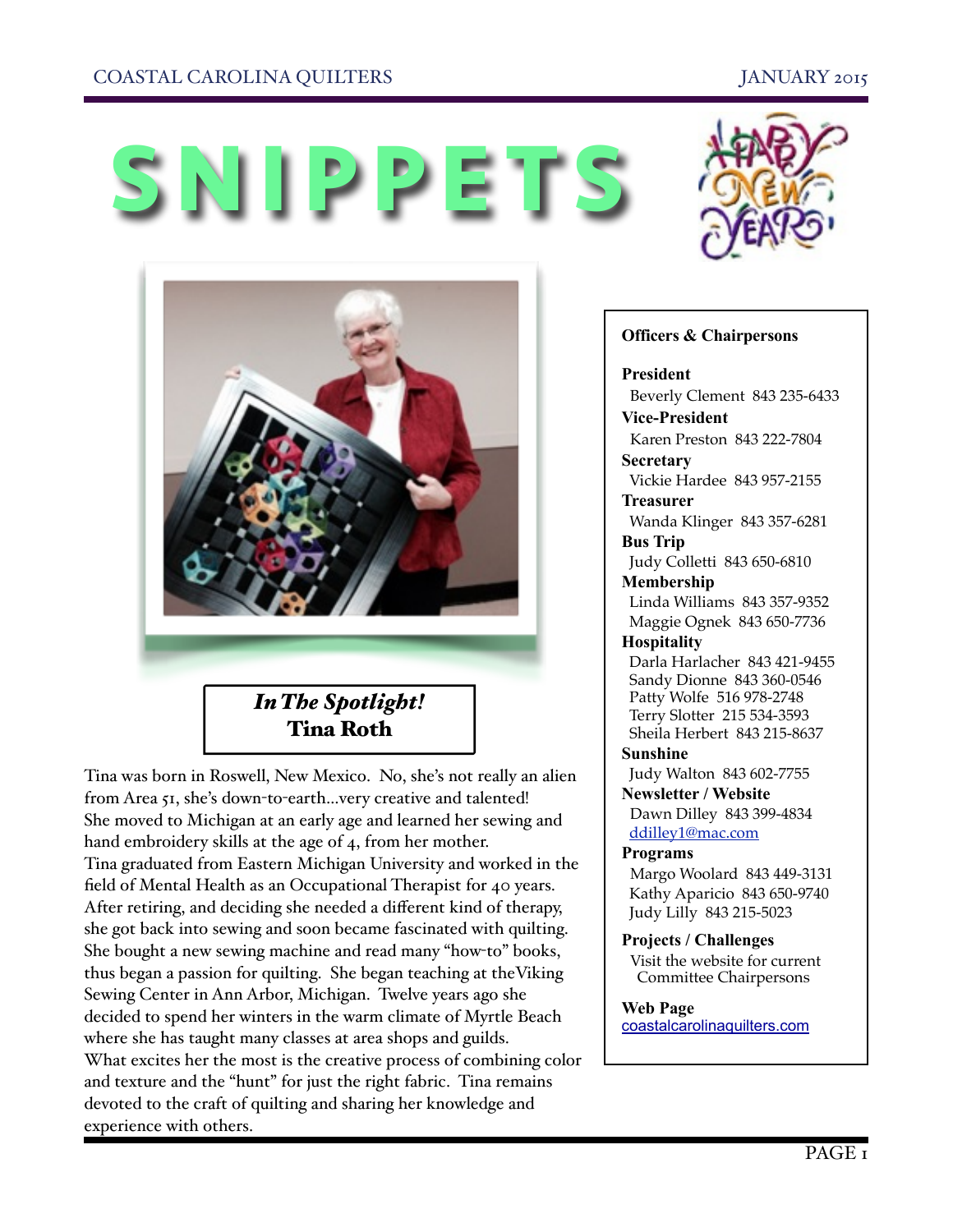# **Greetings from Bev**

Welcome back! It's another New Year and we are looking forward to seeing all our snowbird members who have been among the missing since last spring. Our Program Committee has a wonderful set of programs ready for your 2015 pleasure. There are also lots of shows, retreats, etc. for you to enjoy. Myrtle Beach Quilt Party is Jan. 22-24 and I'm sure many of you are attending. Don't forget this year it will be at Sunset Beach.

Other shows - See me or email me for more info. -

- Quilting and Needle Art Extravaganza Jan 30 - Jan 31 in Statesville, NC
- Quilt Gala Feb 27 & 28 at Ocean Lakes see Margo for information
- Mancuso Mid-Atlantic Quilt Festival February 26-March 1, Hampton, VA
- Savannah Mancuso Show March 26 29
- Quilting and Knitting Expo July 24 July 25 - Columbia, SC

• Paducah Bus Trip - contact Janet Gorski at 910-287-5050 or [001gmama@gmail.com](mailto:001gmama@gmail.com) if you are interested in this trip.

**Meet the Quilters** - Your officers and committee members are working hard on Meet the Quilters, which is March 16 right here at our usual meeting place. Karen Preston has a sign-up list for those of you who plan to attend. If you are a CCQ member, you need to sign up ahead of time (no later than the Feb. 16 guild meeting) to avoid the \$5.00 charge for the members of other guilds. Darla Harlacher will be passing around sign-up lists for refreshments remember they do not have to be all sweets. You must sign up on both lists if you plan to attend AND bring goodies! We are asking that CCQ members come in the side door to cut down the confusion at the front door. Please try to carpool to reduce the number

of parking places needed. No parking in front of the mail boxes. Our speaker will be Lyric Kinard - a fantastic art quilter. She will also be teaching a class the next day at the Socastee Library.

January 20 from 9 am till 4 pm, our own Tina Roth is teaching Converging Cubes.

Don't forget your dues! Linda Williams & Maggie Ognek will be at the door to receive your 2015 dues. You can also send your check to Linda if you cannot be at the January meeting. Her address is 7940 Leeward Lane, Murrells Inlet, SC 29576. Remember to stop by the office at the front gate to get your **2015 parking pass**.

Thank you for supporting CCQ through the years! See you Jan 19th.

Beverly Clement, President

# **Notes from Margo**

### To-Do List

- Bring your Gala entry forms!!
- Wear your name tag
- Get your OSV parking pass
- Carpooling recommended
- Bring your PHD list
- Kits and pillowcases ready to sew
- Bring Show and Tell

**January 19th Program** – We're calling this program "Miniature Mania." Have you ever looked in awe at miniature quilts and wondered who makes these things? Possibly because you may think you have to be just a little bit nutty to do one of these very tiny quilts. However, don't be judgmental!! Jerre Reese, one of our very own talented quilters, will do a trunk show and tell us all about miniature quilts. She will discuss what constitutes a miniature and how you go about making one. You may come away saying, well I can do that!!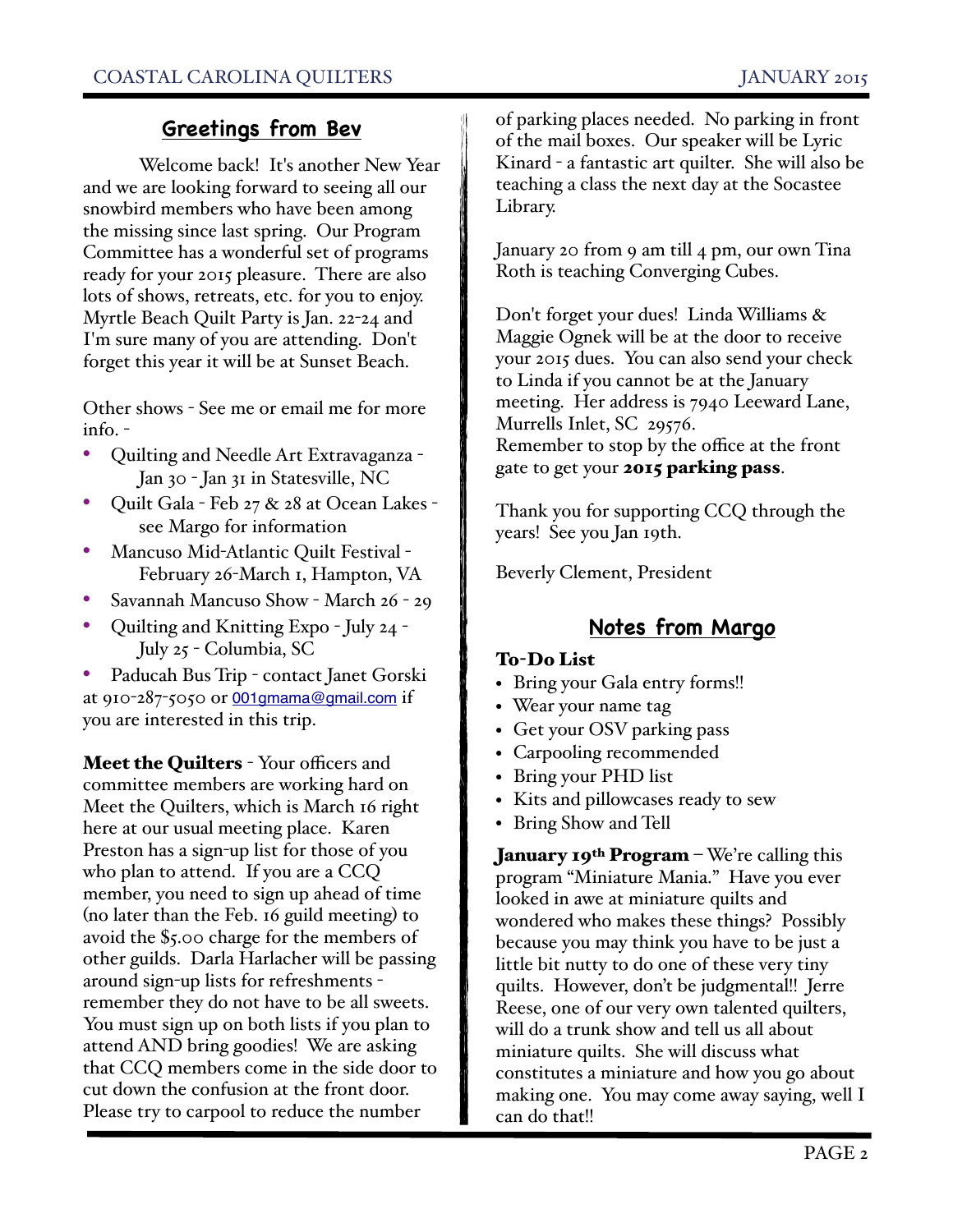Converging Cubes Class – Tina Roth will teach her Converging Cubes class on Tuesday, January 20th. The class is full. For all those attending the class be sure to read over the supply list and the pre-class prep work. Come prepared to have some fun and learn a lot.

Miniature Challenge Starts - The miniature challenge will be starting. If you've never done one but want to try here's your opportunity. Here are the rules: 1) Individual blocks to be no larger than 4" on a side or if it's a rectangle, no larger than 4" on the longest side. 2) Completed size: no larger than 24" on a side. 3) Blocks, borders and binding should also be to scale. The challenge will end at our April meeting. We hope many of you will participate in this challenge once Jerre has shown us how.

**Scrap Block Demo** - Terry Slotter will demo our first scrap block and show you her quilt. The instructions to make the block are on page 5 of this newsletter.

### PHD Challenge Lists Due -

Back by popular demand!! Did you make a New Year's Resolution to get some of your outstanding projects completed this year?? We're here to help with this little challenge. Bring your PHD (Projects Half Done) list to the meeting on an  $8\frac{1}{2}$  by 11 sheet of paper or you can send it via email to Linda Schillaci at [lss1215@hotmail.com.](mailto:lss1215@hotmail.com)

The rules are simple - make a list of no more that 10 projects that you have **already started.** Every project must be quilted and bound then shown at one of our meetings. You will have Linda check it off your list and at the end of the year your name goes in the hat for every project you complete. We will then draw a name and you could win a prize.

**Gala Forms Due**  $-$  It's Gala time again!! This is our only local quilt show! We can display about 250 quilts and wearables, but can't do it without your participation. We'd like to see everyone put at least one quilt or wearable in the show this year. Don't feel that your work is not good enough; all quilters are welcome!! All registration forms must be turned by **Thursday, January 29**. If you're having trouble with that we can help! You can pick up the forms at the meeting or you can print them by going to our website: [www.coastalcarolinaquilters.com](http://www.coastalcarolinaquilters.com/). You don't have to have your quilt or wearable done at this point; we just need the paperwork. No need to mail the forms to the Museum either; the members of the Gala committee will be glad to take them at the meeting. We will get all the forms eventually anyway.

We've made a few changes to the form, so please read it over carefully. If you have any questions contact Margo Woolard at [cdwool31@frontier.com](mailto:cdwool31@frontier.com) or call 449-3131. Reminder — Please carefully read the instructions on the entry form. Measuring your quilt(s) is EXTREMELY important. The set-up for the show is based on the sizes of the quilts. If your measurements are not correct your quilt may have to be left out of the show.

### Quilts of Valor Presentation Scheduled –

Remember to mark your calendars for 2:30 p.m. Sunday, January 25 at the Socastee Baptist Church located at 3690 Socastee Blvd. A special group of 25 veterans of Judy Lilly's church will receive these beautiful quilts many of you have sewn or quilted. We would like to have as many quilters as possible attend and possibly be a presenter of one of the quilts. If you'd like to help out please see Judy Lilly at the meeting or call her at 246-1401.

**2015 Membership List** – The list will be coming out at the end of the month. This is your last opportunity to be included. If you didn't get your dues in be sure to bring it to the meeting or mail it to Linda Williams, 7940 Leeward Lane, Murrels Inlet, SC 29576.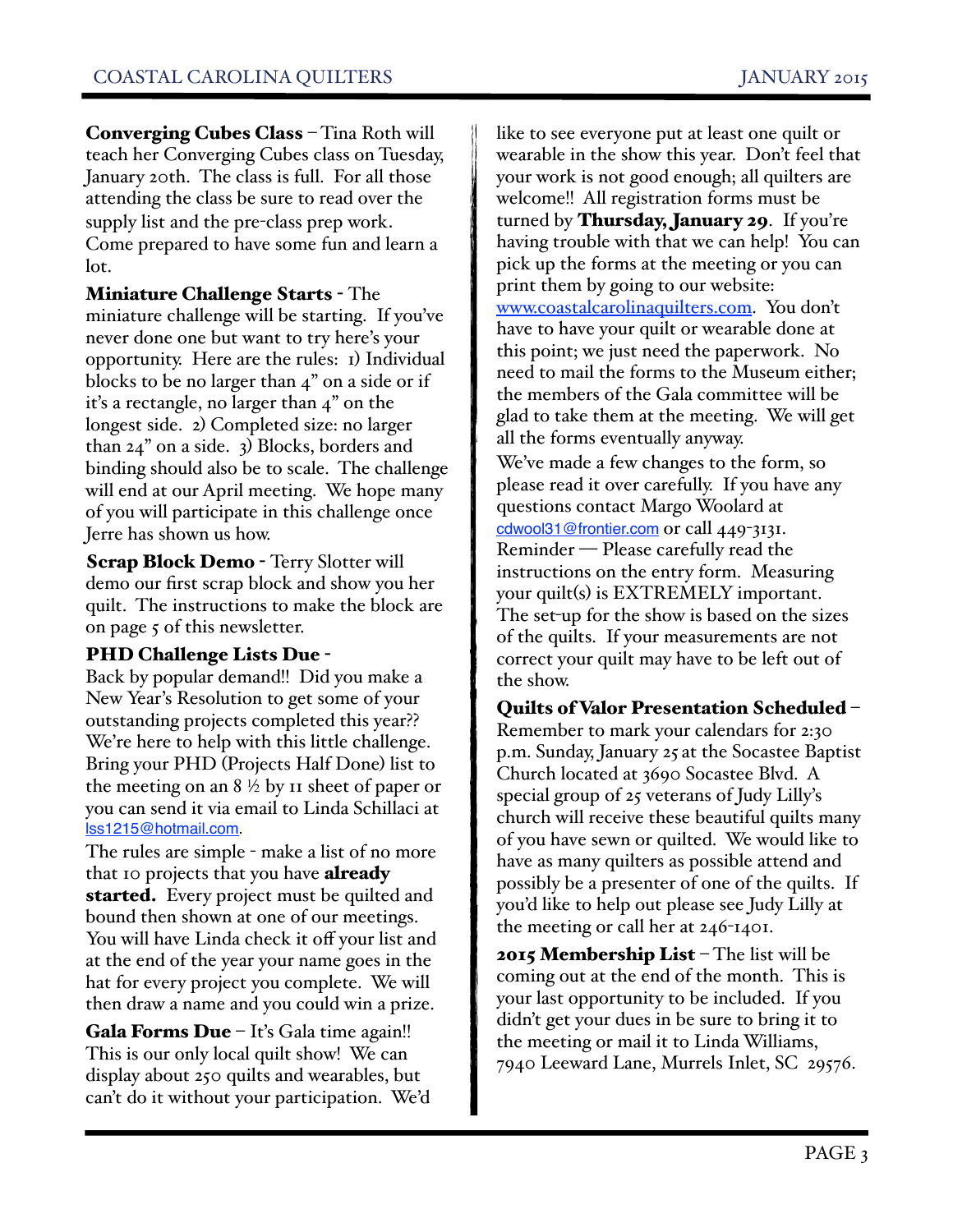### Charity Quilts, Kits and Pillowcases -

We are in need of men's quilts for Heartland Hospice. If you have one that's more masculine that you could donate please see Willie Conway. They can be lap robe or throw size. The newest baby quilt kits and pillowcases are also ready to take home and sew. Sign-out sheets will be available. Thanks!

### Upcoming Events:

Sewing at the Beach - Jan. II-17, 2015 at the Hilton, 10000 Beach Club Dr., Myrtle Beach. Located near Tanger Outlets at Hwy 22. Vendors open to the public. For more info go to: [www.sewingatthebeach.com](http://www.sewingatthebeach.com)

Myrtle Beach Quilt Party - Jan. 22-24, 2015 at the Sea Trail Golf Resort & Convention Center, 211 Clubhouse Rd., Sunset Beach, NC. Vendors open to the public. Thurs. & Fri. 10-6, Sat. 10-5. For more info go to [www.mbqp.net.](http://www.mbqp.net)

Linda Cantrell Lecture & Trunk Show - Thursday, Feb. 13, 2015. Grand Strand Quilters is hosting this very funny international quilt artist at Myrtle Beach Base Recreation Center, 800 Gabreski Lane. If you plan to attend sign up with Darla Harlacher.

21st Annual Guilt Gala - Feb. 27-28, 2015 at Ocean Lakes Campground Recreation Center. Show and vendors open to public 10 - 4 each day. Admission - \$5. For more info go to: [www.horrycountymuseum.org](http://www.horrycountymuseum.org).

QuiltFest Destination Savannah - Mar. 26-29, 2015 at the Savannah International Trade & Convention Center, Savannah, GA Thurs - Sat 10-6, Sun 10-4. For more info go to www.quiltfest.com.

Paducah Bus Trip - April, 2015. There are 6 seats still available. For more info contact Janet Gorski at 910-287-5050 or email [001gmama@gmail.com](mailto:001gmama@gmail.com).

### IMPORTANT!!

Parking, Carpooling and Speed Limits We'd like to welcome all our snowbirds back. Our member attendance nearly doubles this  $\parallel$ I time of year and you know finding a parking space becomes a bit of challenge in Oceanside Village.

We strongly urge that you carpool. If possible, meet at the Bi-Lo at the Beach and **get a carload before coming into OSV.** And please don't park in front of the mailboxes. Overflow parking is available in the grassy area if necessary. Also, remember to obey the posted speed limit signs. It's 20 mph on the main road and 15 mph on the side roads. Remember we are guests and we don't want I to wear out our welcome at this beautiful

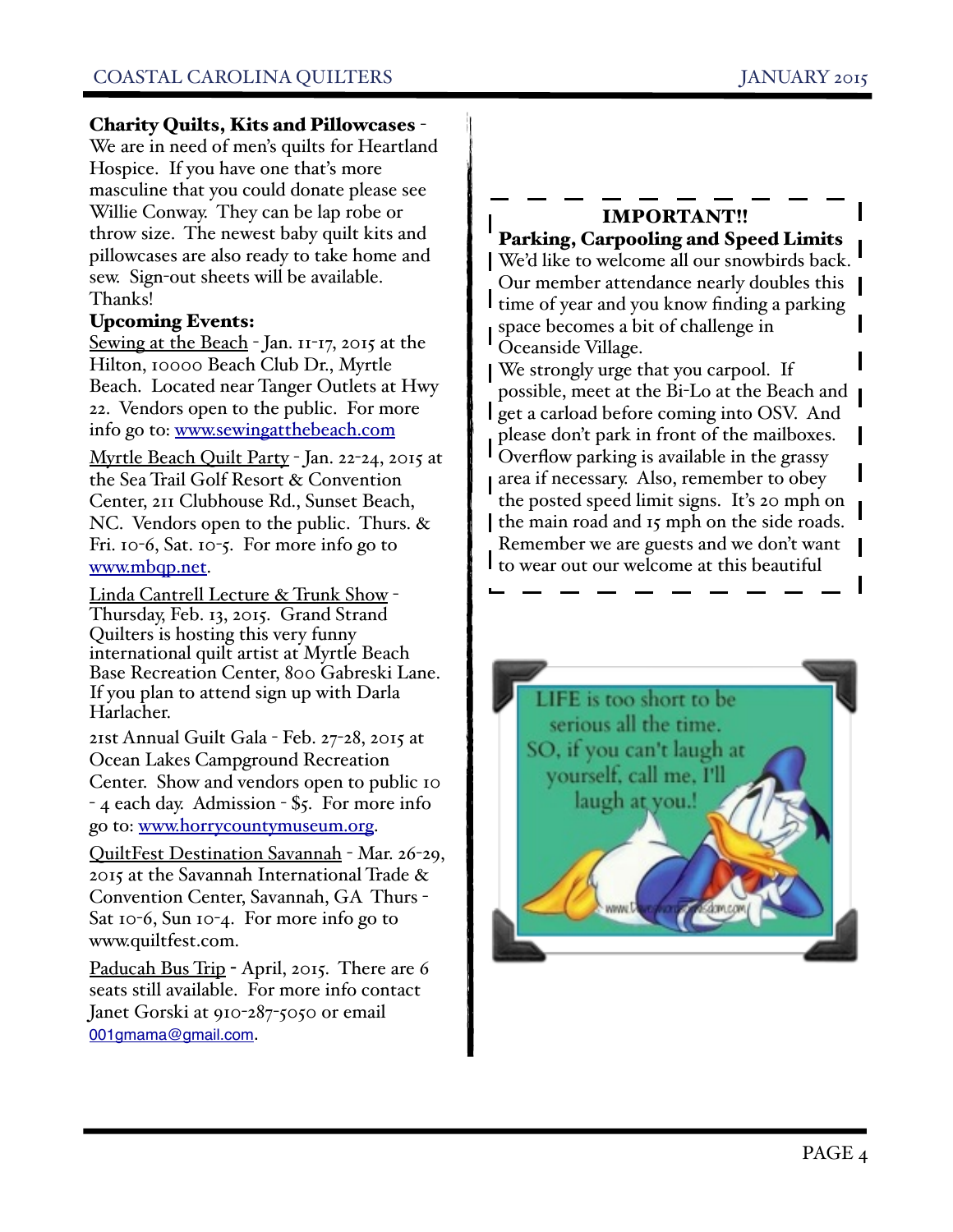#### **Stretched Star**

This versatile block is great for a scrappy quilt! You can make it completely scrappy or can create a more defined visual design by planning your quilt blocks on a design wall.

Finished Quilt: 53" x 88" Finished block: 5" Blocks: 7 x 14 (add blocks to create any size quilt)

#### **Fabric requirements:**

 $3$  % yards muslin

3 yards assorted scrappy fabric 1 yard inner border & binding

#### **Cutting:**

98 - 5 1/2" muslin squares 196 –  $3''$  squares (assorted scrappy fabrics) for corners 42 – 3" x 5 %" muslin rectangles for perimeter (Note: Perimeter rectangles are **not** 1/2 of a 5 %" square - they are 3" wide and  $5$  %" long)  $44 - 3''$  squares (assorted scrappy fabrics) for perimeter  $4 - 3"$  muslin squares for perimeter corners

#### Piecing the Blocks:

Draw a diagonal line on the back side of the 3" squares.



Place two 3" squares on opposite corners of the 5 %" square. Stitch across both diagonal lines; trim to quarter-inch seam then flip and press. Note: Read entire directions BEFORE doing this for all squares! Half of the 5 %" squares will have a matching color in each corner and the rest of the 5  $\frac{1}{2}$ " squares will have a different color in each corner. See the example below.



Each 'stretched star' consists of one 5 %" square with matching 3" squares (note the blue example below). The 5 %" square above will have the same color 3" square in the lower right-hand corner but the next color selection in the upper left-hand corner. The 5 %" square below will have the same color 3" square in the upper left-hand corner but the next color selection in the lower right-hand corner. I made half-blocks around the perimeter. Arrange your

blocks then sew together forming rows; sew rows together.



#### **Borders:**

Add 2"contrasting fabric for inner border. For piano-key border, sew strips alternating 1  $\frac{1}{2}$ " muslin with 2  $\frac{1}{2}$ " scrappy. Cut into 5  $\frac{1}{2}$ " lengths; sew together to form border.

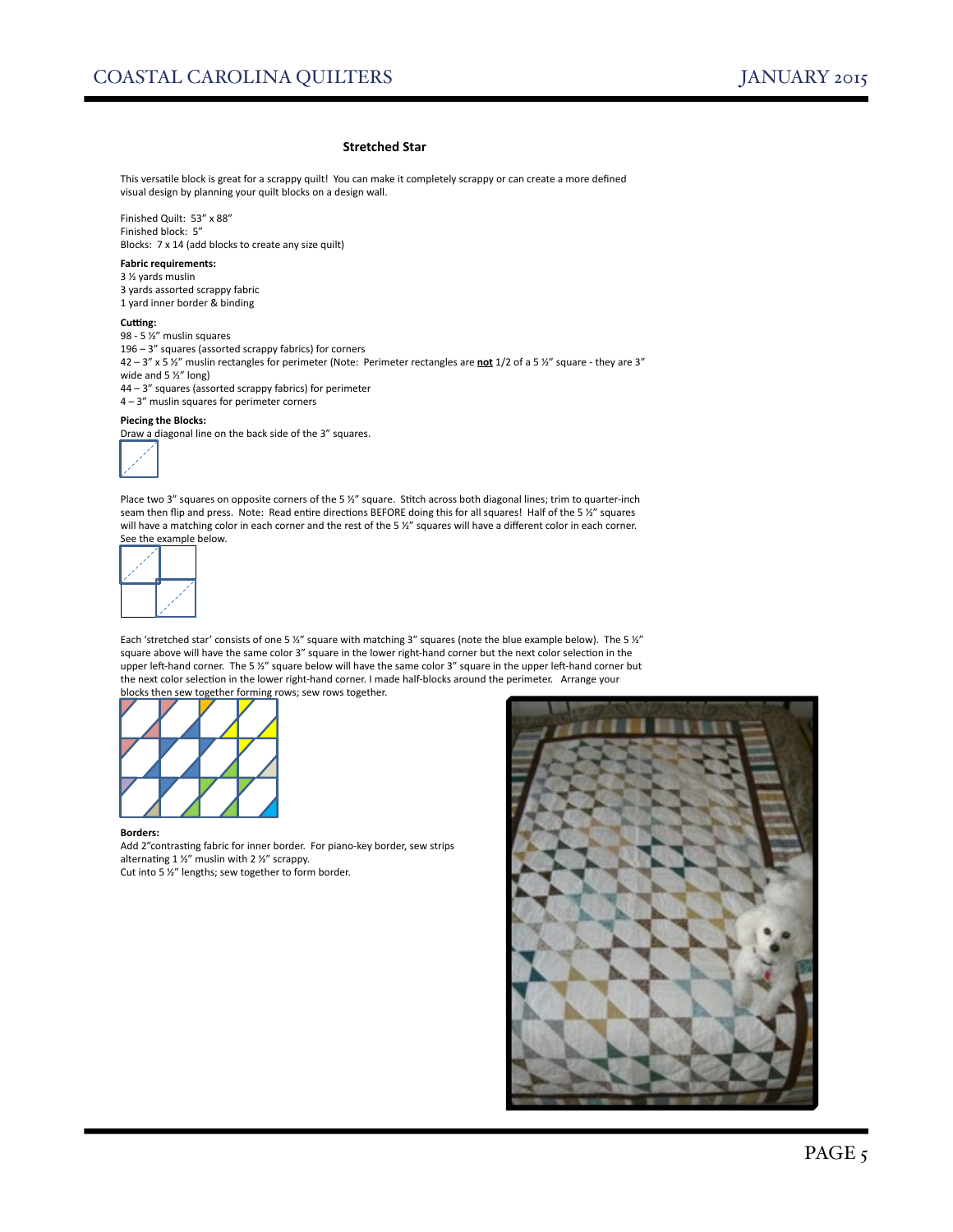In quilting we generally think of cotton as the fabric of choice but there are several hundred kinds of fabrics and most of them can be used in quilting, especially crazy quilting and appliqué. If you are interested in showing textures, you definitely want to consider a variety of fabrics. One of the main concerns when selecting other fabrics is how you will clean them. One rule of thumb is to clean the uncut fabric using the same

#### method you will use on the finished project. In other words, if you plan to wash with soap and water, wash the yardage first. This is especially important if you are going to mix fabrics since some will shrink drastically. Many people erroneously believe that you cannot wash silk. I have a number of silk blouses that hit the washing machine and dryer almost weekly when I was working, and they look like they just came out of the store. Silk will often feel stiff when dried, but ironing softens it back to its original feel.

Here are some of the most common fabrics but if you are curious about others try this website for a brief description.

#### <https://www.fabric.com/SitePages/Glossary.aspx>

LINEN - Linen is made from the flax plant which produces a creamy white to light tan natural color. Linen is the strongest of the vegetable fibers and has 2 to 3 times the strength of cotton. The flax fiber is smooth, so the fabric is also lint free. Linen takes dye well and it won't fade when it is washed. It is usually 55 inches wide. There are names for the specific counts of linen. Cork is 18 count, Dublin is 25 count, Cashel is 28 count, Belfast is 32 count, Edinburgh is 36 count, and Newcastle is 40 count. Linen often shrinks a lot so consider how you will clean the finished project before you use it.

SILK - A natural filament fiber produced by the silkworm in the construction of its cocoon. Most silk is collected from cultivated worms; Tussah silk, or wild silk, is a thicker, shorter fiber produced by worms in their natural habitat. All silk comes from Asia, primarily China.

# All About Fabric



WOOL - Wool is naturally stain and wrinkle resistant. It can absorb up to 40% of its weight in moisture without feeling damp. Wool comes in many forms including crepe, challis, gabardine, merino, melton, jersey and worsted wool suitings. Wool is probably the fabric that shrinks the most so it should be dry cleaned or washed in cold water. If you intend to wash the finished project, wash the wool first.

SATIN - Satin has a lustrous, shiny surface and its drapability depends on fiber content. Silk and rayon satins have the best stitch results. This is another fabric that you might want to wash first - not for shrinkage but because it will often water-spot.

RAYON - Rayon is a natural fiber created from wood pulp, it usually has good drape and a soft hand. It's appropriate for tops, shirts, skirts and dresses.

POLYESTER - A manufactured fiber introduced in the early 1950s, and is second only to cotton in worldwide use. Polyester has high strength (although somewhat lower than nylon), excellent resiliency, and high abrasion resistance. Low absorbency allows the fiber to dry quickly. It is very wrinkle resistant.

ORGANDY - A stiffened sheer, lightweight plain weave fabric usually cotton or polyester. Often used over other fabrics to create a hazy effect. Washing will remove the finish so you will need to iron it with starch or sizing after washing.

ORGANZA - A crisp, sheer, lightweight plain weave fabric, with a medium to high yarn count, made of silk, rayon, nylon or polyester. Also used over other fabrics for a hazy look.

POPLIN - A fabric made using a rib variation of the plain weave. The construction is characterized by having a slight ridge effect in one direction. Poplin used to be associated with casual clothing, but as the "business world" has become more relaxed, this fabric has developed into a staple of men's wardrobes, being used frequently in casual trousers.